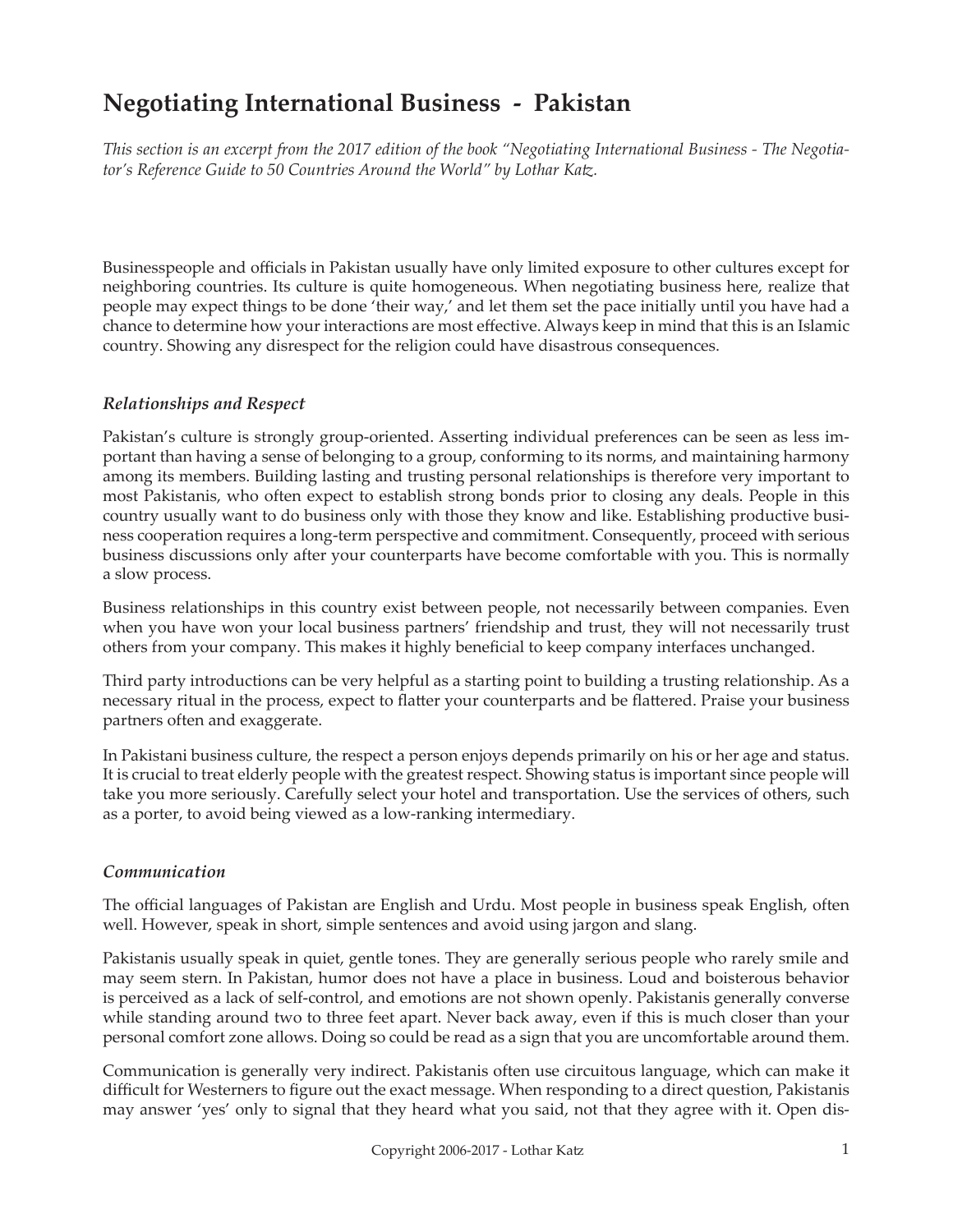agreement and confrontation must be avoided, so you rarely hear a direct 'no.' Instead, you may receive seemingly ambiguous answers, such as 'we will try,' 'we will think about it,' or 'this will require further investigation.' Each of these could mean 'no,' as does a 'yes' that sounds hesitant or weak. Alternatively, a respondent might deliberately ignore your question. Silence is often a way to communicate a negative message. It is beneficial to use a similarly indirect approach when dealing with Pakistanis, as they could perceive you as rude and pushy if you are being overly direct.

Gestures are usually subtle. It is advisable to restrict your body language. Non-verbal communication is important, though, and you should carefully watch for others' small hints, just as they will be watching you. Avoid physical contact with Pakistanis except for handshakes. Since Muslims consider the left hand unclean, use it only if inevitable. When pointing at people, use your thumb while keeping the fist closed rather than your index finger. Slapping the open hand over a fist can be read as a vulgar gesture. Eye contact should be very infrequent. While it is beneficial to make some eye contact when meeting a person for the first time, Pakistanis consider frequent eye contact intrusive and rude. It is generally considered respectful to look down when speaking with senior and/or older people. Avoid facial expressions that could suggest disagreement, such as grimacing or shaking your head.

Smiles rarely indicate amusement or approval. Instead, they could signal disapproval or other feelings of distress.

## *Initial Contacts and Meetings*

Before initiating business negotiations in Pakistan, it is highly advantageous to identify and engage a local intermediary. This person will help bridge the cultural and communications gap, allowing you to conduct business with greater effectiveness. However, negotiations in Pakistan should preferably be conducted by individuals rather than teams. This is different from most Asian countries.

If possible, schedule meetings at least three to four weeks in advance. Since people want to know who they will be meeting, provide details on titles, positions, and responsibilities of attendees ahead of time. Be prepared for meetings to be cancelled or postponed on short notice. Pakistanis have little sense of urgency about time and dislike being hurried. Meetings may therefore start considerably late. However, people generally expect foreign visitors to be punctual. Avoid being more than 15 to 20 minutes late. Displaying anger if you have to wait, which happens often, reflects very poorly on you.

Pakistani names are either given in the order of first name, middle name, and clan name, or clan name, first name, middle name. Other naming patterns exist as well. If you can clearly identify the names, use *Mr./Ms.* followed by the clan name, or the clan name followed by *Sahib/Begum*. Otherwise, inquire from someone upfront or politely ask the person how to address him or her correctly. In that case, make sure you do the same for your own name. Titles, such as *Doctor* or *Professor*, are highly valued. Always use them when addressing a person who carries one. Do not call Pakistanis by their first names unless they offered it, which is rare. Introduce and greet older people first. Introductions are accompanied by light handshakes using the right hand. Males should not initiate handshakes with women. However, it is usually ok for a foreign businesswoman to offer a handshake to a Pakistani man.

After introductions, offer your business card to everyone present. It is not necessary to have it translated into Urdu. Show doctorate degrees on your card and make sure that it clearly states your professional title, especially if you have the seniority to make decisions. Present your card with your right hand, with the print facing the recipient. Similarly, accept others' cards using only the right hand. Smile and make eye contact while doing so, then examine the card carefully. Not reading someone's card can be an insult. Next, place it on the table in front of you or into your card case.

Meetings start with a lot of small talk, which may include prolonged inquiries about your health, family, and so on. This may include very personal questions. It is important to be patient and let the other side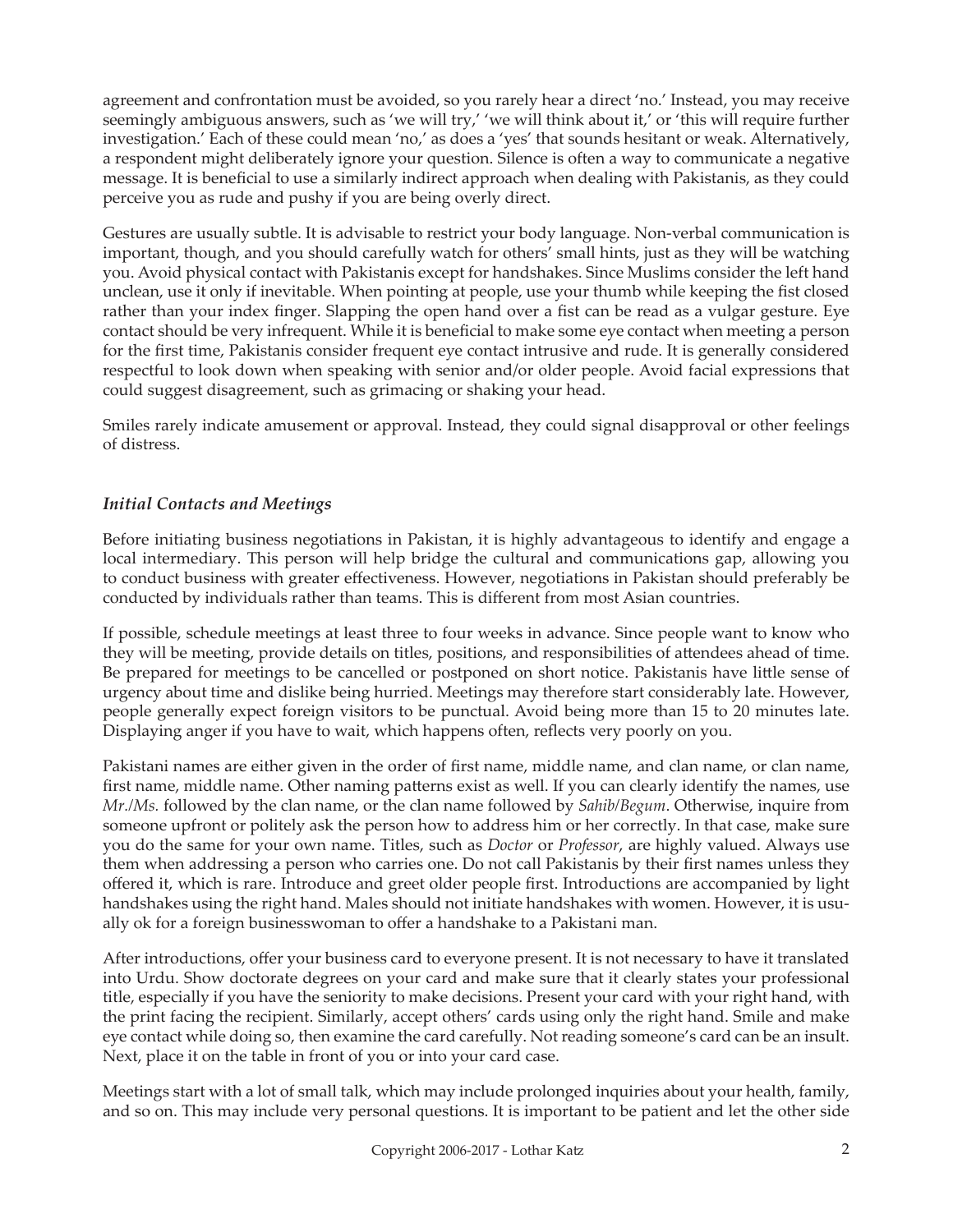set the pace. Humor has no place at business settings, and after the initial small talk, the meeting may be rather formal and reserved. Frequent meeting interruptions are normal and do not signal a lack of interest. It is not uncommon to have additional observers sitting in on the meeting.

The primary purpose of the first meeting is to become acquainted and build relationships. Little else may happen, and you might actually not get to talk about business at all. It is unrealistic to expect initial meetings to lead to straight decisions.

Presentation materials can be simple without colorful backgrounds and fancy graphs. However, good and easy-to-understand visuals are important. Use diagrams and pictures wherever feasible, cut down on words, and avoid complicated expressions. Having your handout materials translated to Urdu is not a must.

# *Negotiation*

**Attitudes and Styles -** In Pakistan, the primary approach to negotiating is to employ distributive and contingency bargaining. While the buyer is in a superior position, both sides in a business deal own the responsibility to reach agreement. They expect long-term commitments from their business partners and will focus mostly on long-term benefits. Although the primary negotiation style is competitive, Pakistanis nevertheless value long-term relationships and look for win-win solutions. They respect hard bargainers as long as they avoid creating direct conflict. Attempts to win competitive advantages should not be taken negatively. You earn your counterparts' respect by maintaining a positive, persistent attitude.

Should a dispute arise at any stage of a negotiation, you may be able to reach resolution by leveraging personal relationships and emphasizing long-term benefits. Refrain from using logical reasoning or becoming argumentative since this will only make matters worse. Patience and creativity will pay strong dividends. In extreme situations, use a mediator, ideally the party who initially introduced you.

**Sharing of Information -** Information is rarely shared freely, since the Pakistani believe that privileged information creates bargaining advantages.

**Pace of Negotiation –** Expect negotiations to be very slow and protracted. Be prepared to make several trips if necessary to achieve your objectives. Throughout the negotiation, be patient, control your emotions, and accept that delays occur. Attempts to rush the process are viewed as offensive.

Pakistanis generally employ a polychronic work style. They are used to pursuing multiple actions and goals in parallel. When negotiating, they often take a holistic approach and may jump back and forth between topics rather than addressing them in sequential order. Negotiators from strongly monochronic cultures, such as Germany, the United Kingdom, or the United States, could find this style confusing, irritating, even annoying. In any case, do not show irritation or anger when encountering this behavior. Instead, keep track of the bargaining progress at all times, often emphasizing areas where agreement already exists.

If your counterparts appear to be stalling the negotiation, assess carefully whether their slowing down the process indicates that they are evaluating alternatives or that they are not interested in doing business with you. While such behavior could represent attempts to create time pressure in order to obtain concessions, the slow decision process in the country is far more likely causing the lack of progress. People from fast-paced cultures often underestimate how much time this takes and make the mistake of trying to 'speed things up.' Again, patience and persistence are vitally important.

**Bargaining –** Pakistani businesspeople are often shrewd negotiators who should not be underestimated. Most of them love bargaining and haggling. They expect to do a lot of it during a negotiation and may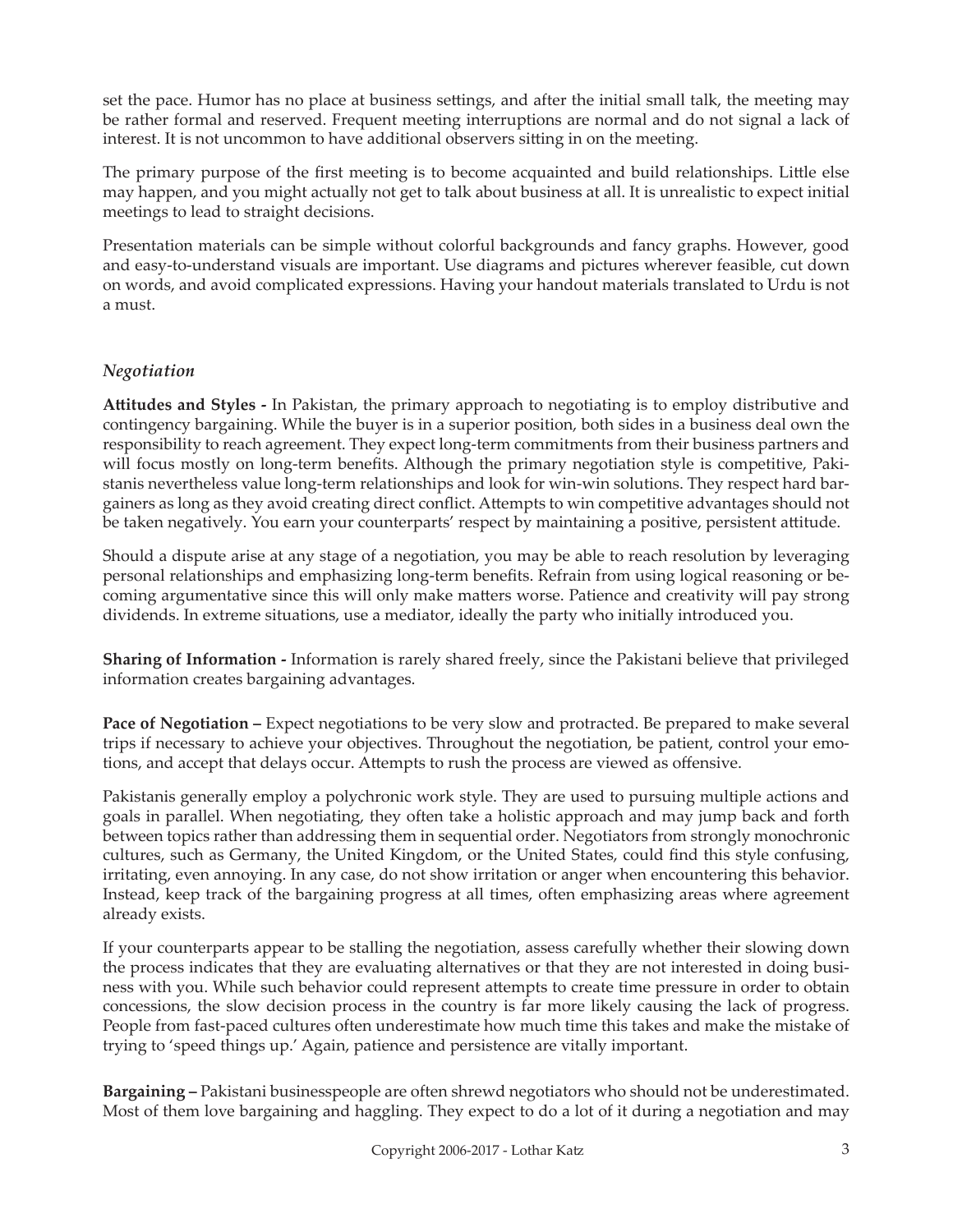be offended if you refuse to play along. The bargaining stage of a negotiation can be extensive. Prices often move more than 40 percent between initial offers and final agreement. Pricing usually plays a more central role in the bargaining process than services or support aspects. Leave yourself a lot of room for concessions at different stages. Ask the other side to reciprocate if you made one. It is not advisable to make significant early concessions since your counterparts expect further compromises as the bargaining continues. You can use the fact that aspects can be re-visited to your advantage, for instance by offering further concessions under the condition that the Pakistani side reciprocate in areas that had already been agreed upon.

Deceptive techniques are frequently used. This includes tactics such as telling lies and sending fake non-verbal messages, pretending to be disinterested in the whole deal or in single concessions, misrepresenting an item's value, or making false demands and concessions. Do not take such tactics personally and realize that overt attempts to lie at or bluff your counterparts could backfire and might damage business relationships. Lies may be difficult to detect. It is advisable to verify information received from the local side through other channels. Similarly, Pakistanis treat 'outside' information with caution. They may claim limited authority, stating that they have to ask for their manager's approval. This could be a tactic or the truth. Since you must avoid causing loss of face, be cautious when using the techniques of making false demands or false concessions.

Negotiators in the country may use pressure techniques that include making final offers or nibbling. Final offers may come more than once and are rarely final. Do not use tactics such as applying time pressure or making expiring offers, since Pakistanis could view these as signs that you are not willing to build a long-term relationship. They may choose to terminate the negotiation. Periods of silence are frequent and usually reflect a natural inclination rather than the intentional use of a negotiation technique.

Pakistani negotiators avoid most aggressive or adversarial techniques since these affect *face*. The risk of using any of them yourself is rarely worth the potential gain. As an exception, extreme openings may be used as a way to start the bargaining process. Threats and warnings may also be used. However, use these tactics with caution since they could adversely affect the relationship if employed too aggressively.

As in most strongly relationship-oriented cultures, negotiators may sometimes use emotional techniques such as attitudinal bargaining, attempting to make you feel guilty, grimacing, or appealing to personal relationships. Be cautious when using any of them yourself. You might cause the other side to lose *face*, which could damage your negotiating position. Also, know that Pakistanis can become very emotional during fierce bargaining. It is best to remain calm.

At times, defensive tactics such as blocking or changing the subject, asking probing questions, or making promises may be used. The exception is directness, which is rare in Pakistan. People may be offended if you are overly direct yourself, which can be very detrimental.

Corruption and bribery are common in Pakistan's public and private sectors. However, people may draw the line differently, viewing minor payments as rewards for getting a job done rather than as bribes. Also, keep in mind that there is a fine line between giving gifts and bribing. What you may consider a bribe, a Pakistani could simply view a nice gift, and so much as hinting that you view it differently could be a grave insult to the person's honor. Introducing and explaining your company's policies early on might help, but be careful not to moralize or appear to imply that local customs are unethical.

**Decision Making –** Most companies tend to be very hierarchical, and people expect to work within clearly established lines of authority. Disagreeing with or criticizing superiors is unacceptable. Decision making is a very slow and deliberate process in Pakistan. Decision makers are usually senior executives who consider the best interest of the group or organization. They might consult with others before making the call. Subordinates may be reluctant to accept responsibility. Decision makers also rarely delegate their authority, so it is important to deal with senior executives.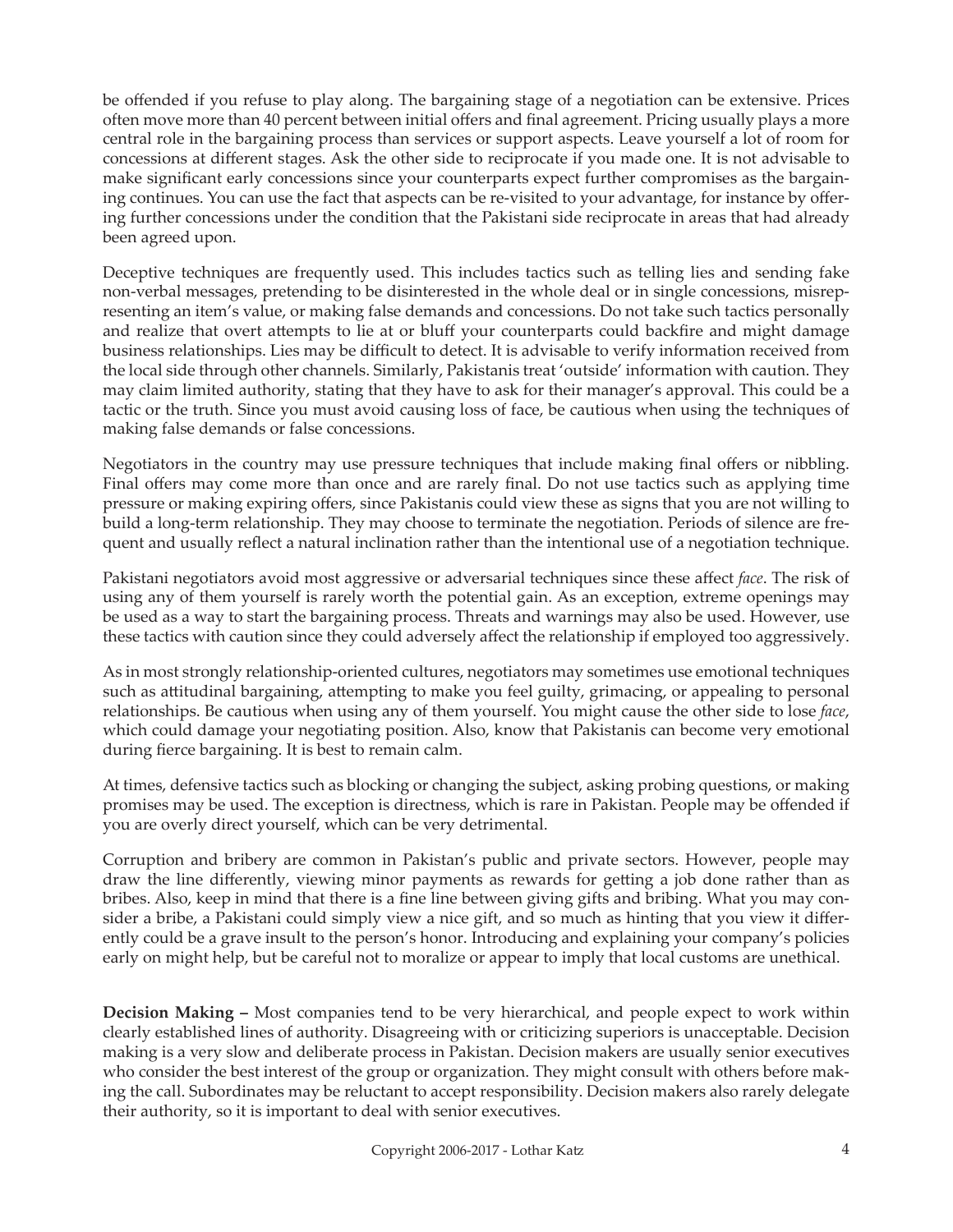When making decisions, Pakistani businesspeople may not rely much on rules or laws. They usually consider the specific situation rather than applying universal principles. Personal feelings and experiences weigh much more strongly than empirical evidence and other objective facts do. Pakistanis can be very fatalistic and are often reluctant to take risks. If you expect them to support a risky decision, you may need to find ways for them to become comfortable with it first. You are much more likely to succeed if the relationship with your counterparts is strong and you managed to win their trust.

## *Agreements and Contracts*

Capturing and exchanging written understandings after meetings and at key negotiation stages is useful since oral statements are not always dependable. Never mistake interim commitments for final agreement. Any part of an agreement may still change significantly before both parties sign the final contract.

Although most businesspeople in the country understand the role of contracts well, they may view them only as general guides for conducting business, expecting that both parties are willing to change terms if there is a change of conditions. Written contracts tend to be lengthy and often spell out detailed terms and conditions for the core agreements as well as for many eventualities. Multiple signatures may be required on the Pakistani side. Nevertheless, writing up and signing the contract is a formality. Pakistanis believe that the primary strength of an agreement lies in the partners' commitment rather than in its written documentation.

Although your legal rights may not always be enforceable, it is strongly advisable to consult a local legal expert before signing a contract. However, do not bring your attorney to the negotiation table, since this may be taken as a sign that you do not trust your counterparts.

Signed contracts may not always be honored. Business partners usually expect the other side to remain somewhat flexible if conditions change, which may include agreeing to modify contract terms.

### *Women in Business*

Pakistan remains a male-dominated society. Although some women work, they still have a very traditional role and rarely attain positions of similar income and authority as men. Given the relative scarcity of women in Pakistani business, local men could be uncomfortable when dealing with Western women, who should not expect to be met with the same respect as men.

As a visiting businesswoman, emphasize your company's importance and your role in it. A personal introduction or at least a letter of support from a senior executive within your company may also help. Even with these credentials, you may still not find sufficient attention, making it advisable to take a male colleague along for the trip. Female business travelers should exercise caution and act professionally in business and social situations. Displaying confidence and assertiveness can be counterproductive, and being overly bold and aggressive may create major issues. Female business travelers need to dress in accordance with local customs, which means that collarbones and knees need to be covered at all times and that clothes should not be form-fitting.

Male visitors should not bring up the subject of women with their business partners. Do not even inquire about a wife's or daughter's health.

### *Other Important Things to Know*

Conservative attire is important when doing business here. Male business visitors should wear dark suits with neckties on most occasions. First impressions can have a significant impact on how people view you.